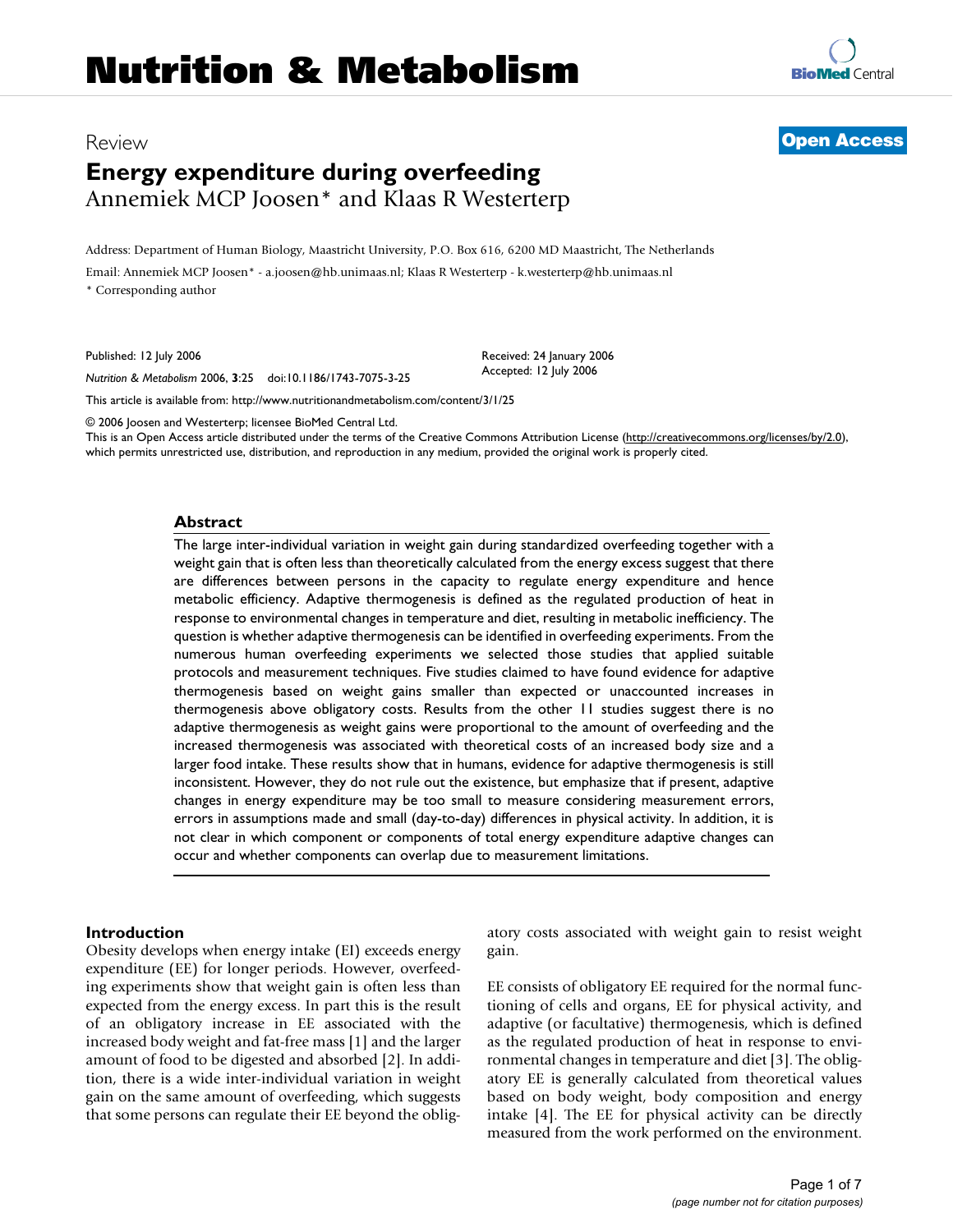In contrast, though the definition is clear, the determination of adaptive thermogenesis merely depends on changes in EE that are unaccounted for changes in obligatory EE. Adaptive thermogenesis then reflects changes in metabolic efficiency [5].

For heat production to increase in response to environmental factors like diet the coupling between mitochondrial oxidation and ATP synthesis must be reduced. Alternatively, the use of ATP can be increased without functional results, which can be referred to as wasting of ATP futile cycles [3]. Differences in the capacity for adaptive changes in thermogenesis may be involved in the efficiency of weight gain and hence a predisposition to obesity. However, the relevance of adaptive thermogenesis in the etiology of obesity is controversial, as adaptive changes in EE are believed to be no more than a few percent [6-8]. But as obesity is the result of an EI that exceeds EE for longer periods, even a slightly positive energy balance (EB) on a daily basis can lead to a significant weight gain over years. The question is whether there is experimental evidence for adaptive thermogenesis as a mechanism to resist weight gain. For this purpose we selected 16 human overfeeding experiments based on their protocols (i.e. the amount and duration of overfeeding) and techniques used to measure EE. In addition, we only selected studies with healthy adult subjects, with a weight maintenance baseline period directly before overfeeding and information on energy expenditure and weight gain.

#### *Human overfeeding experiments*

Obesity needs a positive energy balance to develop, a situation that is mimicked in overfeeding experiments. Our selection of human overfeeding studies is summarized in Table 1. To investigate the importance of adaptive thermogenesis, the component or components of energy expenditure involved need to be defined and reflected in the study design.

The most reliable studies with regard to overfeeding are studies conducted with subjects living in the research institute during the entire study period. Then, however, a disadvantage is the induction of different lifestyles even when physical activity is not limited. In other experiments, subjects are studied as outpatients, who consume one or more meals per day at the research institute, but otherwise stay in their own environments. In both conditions, the gold standard for measuring EE over longer periods is the doubly labeled water (DLW) method. In combination with sleeping or basal metabolic rate (SMR or BMR), activity-induced energy expenditure (AEE) can be determined without restricting the subjects. In addition, physical activity (PA) can be objectively measured with accelerometers, which measure body movements in terms of frequency, duration and intensity [9]. Respiration chambers allow measurements of total energy expenditure (TEE) and its components (SMR, BMR, dietinduced thermogenesis (DIT) and AEE). Though PA is limited due to the confined area, there is still considerable variation between subjects while intra-individual variation is low [2].

The duration of the overfeeding mainly determines the reliability of changes in body weight as a reflection of energy storage. The overfeeding period should be long enough to expect an increase in body weight in excess of changes due to bowel contents and edema (i.e. excessive storage of body fluids that is not the result of an increased lean body mass).

## *Energy expenditure during overfeeding*

## *Macronutrient intake and oxidation*

When digested foods enter the bloodstream there is an oxidative hierarchy. The macronutrient that is most easily stored (fat) is oxidized last, while macronutrients that can not be stored at all (alcohol), or that can only be stored under certain circumstances (protein) or in limited amounts (carbohydrate) are oxidized first [10]. Alcohol ingestion directly increases alcohol oxidation, which is maintained until all alcohol is cleared. Protein and carbohydrate oxidation closely follow intake. In contrast, fat intake does not stimulate fat oxidation. Moreover, fat oxidation is inhibited by high intakes of the other macronutrients [10-12]. The thermic effect of the separate macronutrients is 20 to 30% for protein, 5 to 15% for carbohydrate, and 0–3% for fat [12]. The figure for the thermic effect of alcohol is not clear, values range between 6 and 30% in different studies [13].

The intake of any macronutrient in excess of energy needs will lead to fat storage, but a reduced capacity for fat oxidation could particularly predispose to obesity. Diaz et al. [4] overfed subjects 50% above baseline energy requirements for 42 d, which suppressed fat oxidation by 37% in lean subjects, but by 64% in overweight subjects. These results were confirmed by Horton et al. [14] who overfed 50% above baseline energy intake with isoenergetic amounts of fat and carbohydrate for 14 d. During both overfeeding periods, obese subjects had a higher average RQ and oxidized proportionally more carbohydrate than lean subjects. However, EE increased proportionally with the increased body size and tissue gain leaving no evidence for adaptive thermogenesis. The capacity for fat oxidation, therefore, does not seem to relate to the capacity for adaptive thermogenesis.

DIT is increased on a high-protein, high-carbohydrate diet compared to a high-fat diet [11]. In contrast, low-protein diets result in increased DIT as well. This apparent contradiction is attributed to a mechanism for enriching nutri-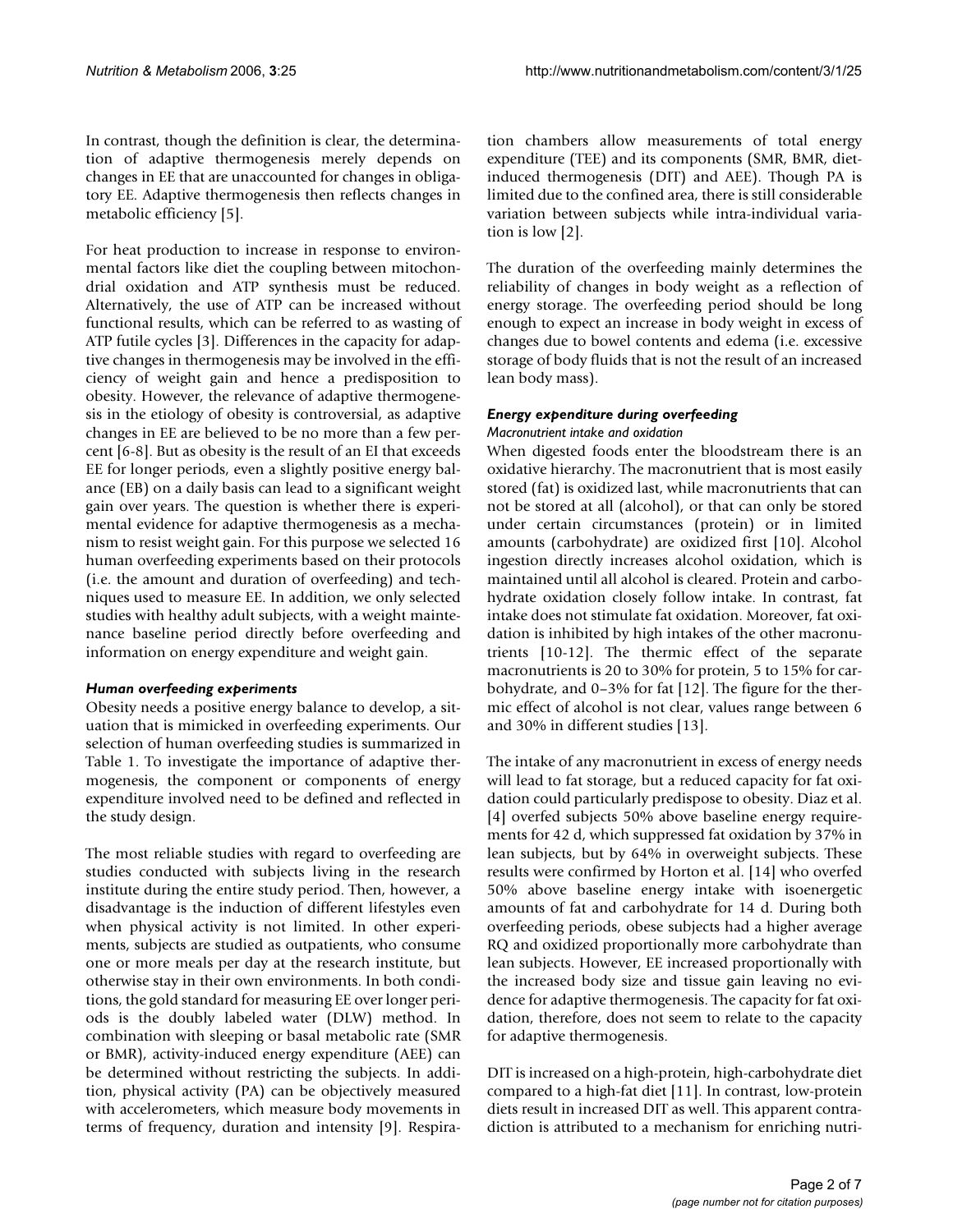#### **Table 1: Selection of human overfeeding experiments**

| Reference                                       | Subjects                                     | Overfeeding<br>period/setting | Dietary intake*                                      | EE measurements                                | Limited activity                        | Mean weight gain                           | Changes in EE <sup>**</sup>                                                                         | Costs of weight<br>gain (MJ/kg)*** | Adaptive<br>thermogenesis? |
|-------------------------------------------------|----------------------------------------------|-------------------------------|------------------------------------------------------|------------------------------------------------|-----------------------------------------|--------------------------------------------|-----------------------------------------------------------------------------------------------------|------------------------------------|----------------------------|
| Bouchard et al./<br>Tremblay et al. [22,<br>30] | 24 males (12 twin<br>pairs) normal<br>weight | 84 d metabolic unit           | + 4.2 MJ/d 15% P,<br>35% F, 50% CHO                  | RMR, DIT                                       | yes                                     | $8.1 \pm 2.4$ kg                           | $\triangle$ RMR 0.69 ± 0.60<br>MJ/d                                                                 | 44                                 | no                         |
| Dallosso and James<br>[4]                       | 8 males normal<br>weight                     | 7 d metabolic unit            | 150% base 50% F                                      | TEE, SMR, BMR                                  | low or high<br>exercise                 | $1.2 \pm 0.5$ kg                           | $\Delta$ TEE 5.6% (low),<br>6.4% (high)                                                             | 39                                 | yes                        |
| Diaz et al. [4]                                 | 6 males normal/<br>overweight                | 42 d metabolic unit           | 150% base 12% P.<br>42% F, 46% CHO                   | ADMR, TEE, BMR                                 | no                                      | $7.6 \pm 1.6$ kg                           | $\triangle$ BMR 0.9 ± 0.4,<br>$\Delta$ DIT + AEE 0.9 ±<br>$2.1$ MJ/d                                | 35                                 | no                         |
| Forbes et al. [23]                              | 2 males, 13 females<br>normal weight         | 17-21 d metabolic<br>unit     | total 79-159 MI;<br>15% P, 45-50% F,<br>45-50% CHO   | <b>BMR</b>                                     | no                                      | $4.4 \pm 0.6$ kg                           | $\triangle$ BMR 0.49 ± 0.46<br>MJ/d                                                                 | 28                                 | no                         |
| Glick et al. [40]                               | 8 females normal/<br>overweight              | 5 d metabolic unit            | + 9.5 MJ/d 13% P,<br>38% F, 50% CHO                  | $O_2$ -consump.<br>during rest and<br>exercise | yes                                     | $1.8 \pm 0.3$ kg                           | no                                                                                                  | 26                                 | no                         |
| Horton et al. [14]                              | 16 males normal<br>weight/obese              | 14 d                          | + 50% base entirely<br>F or CHO                      | TEE.                                           | no                                      | 2.7 kg                                     | $\triangle$ TEE 0.9 (CHO)<br>MJ/d                                                                   | CHO 90 F 100                       | no                         |
| Jebb et al. [24]                                | 3 males normal<br>weight                     | 12 d respiration<br>chamber   | 133% base 15% P,<br>35% F, 50% CHO                   | TEE, BMR                                       | yes                                     | 2.9 <sub>kg</sub>                          | $\Delta$ BMR 0.42 MJ/d<br>$\Delta$ TEE 0.75 MJ/d                                                    |                                    | no                         |
| Joosen et al. $[19]$                            | 14 females normal<br>weight                  | 14 d outpatients              | 150% base 7% P,<br>40% F, 53% CHO                    | ADMR, BMR, PA                                  | no                                      | $1.5 \pm 0.9$ kg                           | $\triangle$ BMR 0.38 ± 0.47<br>MJ/d                                                                 | 54                                 | no                         |
| Lammert et al. [20]                             | 20 males normal<br>weight                    | 21 d metabolic unit           | + 5 MJ/d high F or<br>high CHO                       | <b>SMR</b>                                     | pairs according to<br>habitual PA       | $1.5$ kg                                   | no                                                                                                  | CHO 87 F 64                        | no                         |
| Levine et al. [25]                              | 12 males, 4 females<br>normal weight         | 56 d outpatients              | + 4.2 MJ/d 20% P,<br>40% F, 40% CHO                  | ADMR, BMR, DIT,<br>NEAT, PA                    | volitional exercise<br>constant and low | $4.7 \pm 1.8$ kg                           | $\triangle$ BMR 0.33 ± 0.53<br>$\triangle$ DIT 0.58 ± 0.35,<br>$\triangle$ NEAT 1.38 ± 1.08<br>MJ/d | 50                                 | yes                        |
| Norgan and Durnin<br>[36]                       | 6 males normal<br>weight                     | 42 d metabolic unit           | + 6.2 MJ/d 12% P,<br>33% F, 38% CHO,<br>7% alcohol   | resting and mobile<br>activities               | sedentary (leisure)<br>activities       | $6.0 \pm 1.8$ kg                           | no                                                                                                  | 43                                 | no                         |
| Pasquet et al. [26]                             | 9 males normal<br>weight                     | 61-65 d 'Guru<br>Walla'       | total 955 ± 252 M ;<br>15% P, 15% F, 70%<br>CHO      | ADMR, RMR,<br>ppRMR, PA                        | no                                      | $17 \pm 4$ kg                              | $\triangle$ RMR 44 ± 10,<br>$\Delta$ ppRMR 26 ± 12,<br>$\Delta$ PA -40 ± 21%                        | 56                                 | yes                        |
| Ravussin et al. [27]                            | 5 males normal<br>weight                     | 9 d outpatients               | 160% base 15% P,<br>39% F, 46% CHO                   | TEE, BMR, DIT, PA -                            |                                         | $3.2 \pm 0.3$ kg                           | $\Delta$ SMR 1.05, $\Delta$ BMR<br>$0.62$ , $\Delta$ DIT 0.58 MJ/<br>d                              | 23                                 | no                         |
| Roberts et al. [28]                             | 7 males normal<br>weight                     | 21 d outpatients              | + 4.2 MJ/d 10% P,<br>40% F, 50% CHO,<br>0.2% alcohol | ADMR, RMR, DIT,<br>PA                          | no                                      | $2.5 \pm 3$ kg                             | $\triangle$ RMR 0.63 ± 0.20<br>MJ/d                                                                 | 36                                 | no                         |
| Webb and Annis<br>$[21]$                        | 6 males, 6 females<br>normal/overweight      | 30 d outpatients              | + 4.2 MJ/d high P+F,<br>high CHO or<br>average       | <b>TEE</b>                                     | yes                                     | 2.7 kg (average,<br>$CHO$ ) 1.8 kg $(P+F)$ | $\triangle$ TEE 7.4%                                                                                | P+F 72 CHO 46<br>average 47        | yes                        |
| Zed and James [29]                              | 16 females normal<br>weight/obese            | 6 d metabolic unit            | + 4.3 MJ/d entirely<br>F.                            | TEE, SMR, BMR,<br>DIT                          |                                         | I kg                                       | $\triangle$ BMR 9.4% (lean)                                                                         | 78 (normal weight<br>only)         | yes                        |

ADMR = average daily metabolic rate, BMR = basal metabolic rate, DIT = dietary-induced thermogenesis, CHO = carbohydrate, F = fat, P = protein, NEAT = nonexercise activity thermogenesis (ADMR-BMR-DIT), PA = physical activity, ppRMR = prostprandial resting metabolic rate (RMR+DIT), RMR = resting metabolic rate, SMR = sleeping metabolic rate, TEE = total energy expenditure.

 $\text{*}$  % macronutrient = energy percentage.

 $**$  statistically significant changes only.

\*\*\* calculated as mean excess energy intake divided by mean body weight gain (note: see discussion)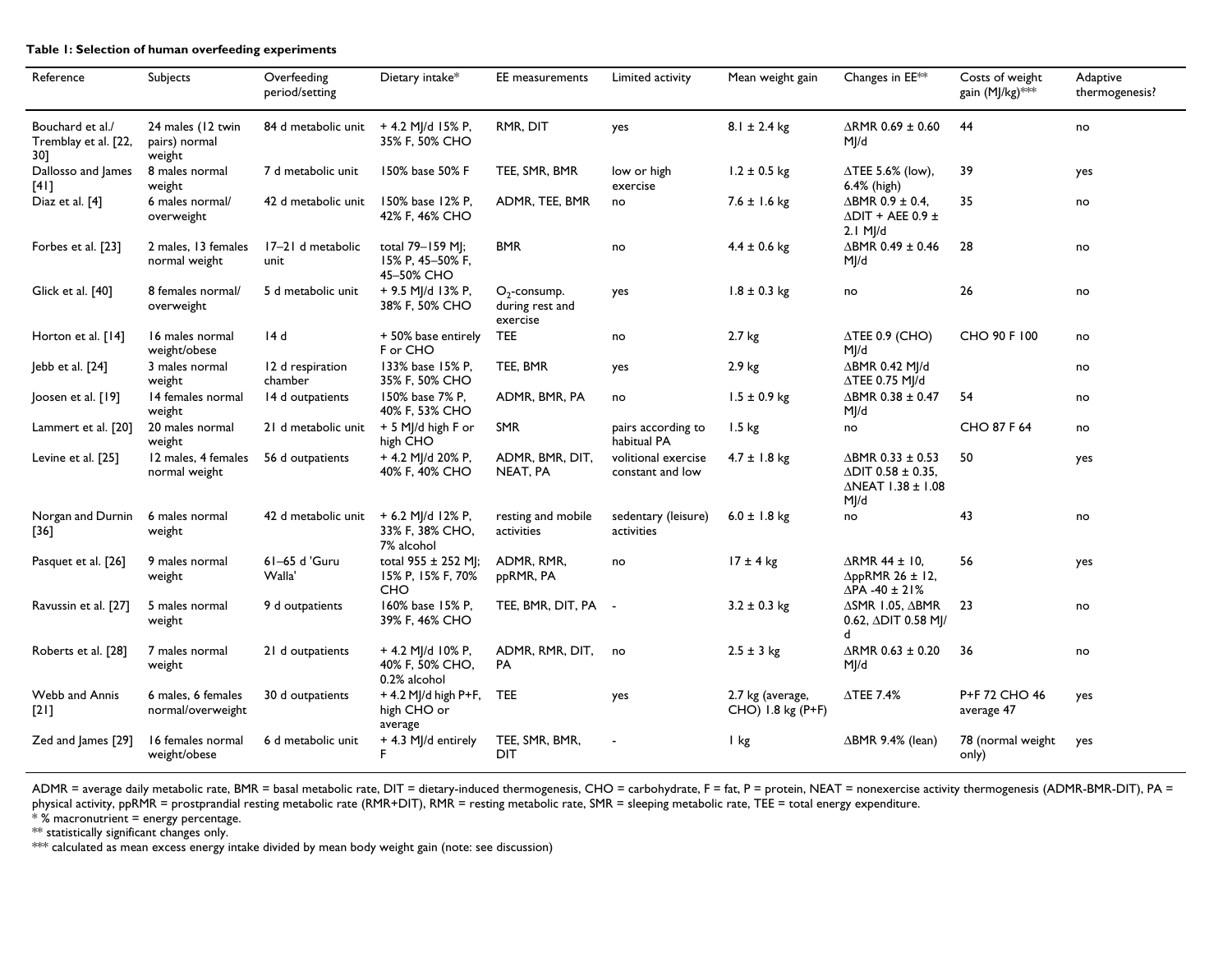ent-deficient diets while dissipating the excess energy on low-protein diets, whereas high-protein diets result in increased thermogenesis due to the high cost of metabolizing protein [15,16]. In this context it is important to note that the term DIT is not only used for the increase in EE above BMR during the first hours after a meal, but also includes adaptive changes in BMR in response to the diet. Dulloo and Jacquet [16] reviewed the results of the normal- (15 energy%) and low- (3 energy%) protein overfeeding of Miller [17,18] who overfed five young adults of normal body weight with 4.2 MJ/d or more for 3–6 weeks. The energy costs of weight gain on the low-protein diet (80 to >300 MJ/kg body weight) were much higher than on the high-protein diet (25–45 MJ/kg body weight) suggesting that low-protein overfeeding induces adaptive changes in EE. They concluded that the capacity for adaptive thermogenesis is individually determined, as the energy costs of weight gain on normal- and low-protein overfeeding were positively related. Therefore, Stock [15] and Dulloo and Jacquet [16] suggested low-protein overfeeding as a tool to discriminate between metabolically efficient and metabolically inefficient persons by maximizing differences in thermogenesis. However, we overfed healthy females 50% above baseline energy requirements for 14 d with a low-protein (7 energy%) diet (Table 1) and did not find adaptive changes in energy expenditure [19].

The limited storage capacity for carbohydrates forces an increase in carbohydrate oxidation with carbohydrate overfeeding, which together with a decrease in fat oxidation results in a positive fat balance [14]. However, the influence of the carbohydrate content of the (overfeeding) diet on metabolic efficiency is less clear. Though not always intentionally, overfeeding diets are generally high in carbohydrates. The effects of carbohydrates are thus only comparable between diets supplying the energy excess entirely as fat (or protein) or as carbohydrates, or respectively relatively low- and high-carbohydrate diets (Table 1; refs: [14,20,21]). Lammert et al [20] overfed subjects a high-fat (energy percentages from protein:fat:carbohydrate were 11:58:31) or a high-carbohydrate diet (en% P:F:CHO 11:11:78). Calculated from the mean overfeeding of 118 (high-CHO) and 101 MJ (high-F) and the mean weight gains of 1.35 (high-CHO) and 1.58 kg (high-F), the costs of weight gain were 87 and 63 MJ/kg respectively. In contrast, the cost of weight gain on a highprotein/high-fat diet (en% P:F:CHO 20:50:30) were 72 MJ/kg compared to  $\sim$ 47 MJ/kg on both an average (en% P:F:CHO 14:41:45) and a high-carbohydrate (en% P:F:CHO 10:30:60) in the study of Webb and Annis [21]. Results from the study of Horton et al [14] appear to point towards the same direction with costs of weight gain 100 MJ/kg on high-fat and 90 MJ/kg on high-carbohydrate overfeeding. While the first study suggests that costs of weight gain are increased with high-carbohydrate overfeeding which might be caused by *de novo* lipogenesis, the last two studies suggest that costs of weight gain are rather increased when the carbohydrate content is relatively low which could be explained by increased gluconeogenesis. However, it should be noted that comparison between studies is difficult as macronutrient composition and measurement techniques differed substantial. This is also shown in the large range in costs of weight gain of 23 to 54 MJ/kg with 'average/mixed diet' overfeeding.

## *Components of energy expenditure*

The component of daily energy expenditure most affected by changes in body weight is the BMR [1], any adaptive changes in total energy expenditure are therefore likely to appear in this component. Several studies reported an increased BMR after overfeeding [4,19,22-29]. This increase is due to the energy cost of fat and fat-free mass gains as well as the costs of maintaining a larger body weight [1].

Another component, DIT, will increase due to the increased amount of food that has to be digested and absorbed. Yet, several studies did not find a significant increase in DIT, independent of dietary composition and duration of the experiment [22,28-30]. Others could explain significant increases in DIT solely by the increased amount of EI, as reflected by the percentage of the EI found in the DIT component being similar before and after overfeeding [27] or the response to a fixed meal being unaltered [25]. Pasquet et al. [26] reported a similar increase in DIT with long-term high-carbohydrate overfeeding compared to overfeeding with a typical western, mixed diet [22,28-30], but concluded that this increase included an adaptive component as the increase was even larger after adjusting for a reduction in physical activity.

The last component, AEE, is the most variable component of TEE between persons [31], and thus is most likely the main contributor to variation in weight gain during overfeeding. Indeed, several overfeeding experiments show that those subjects with the largest increase or decrease in AEE have respectively the lowest and highest weight gains [4,25]. But relatively large changes in AEE (as percentage of TEE) above increased costs of performing physical activity due to an increased body weight, might reflect behavioral changes rather than adaptive thermogenesis.

It should be noted that the division of energy expenditure into its components may induce over- or underestimations of the separate components. AEE is particularly hard to determine, as measurement errors in TEE, BMR and DIT are accumulated in AEE [2]. SMR might be confounded by DIT; the influence of a large evening meal has been shown to continue well into the night [32], which might con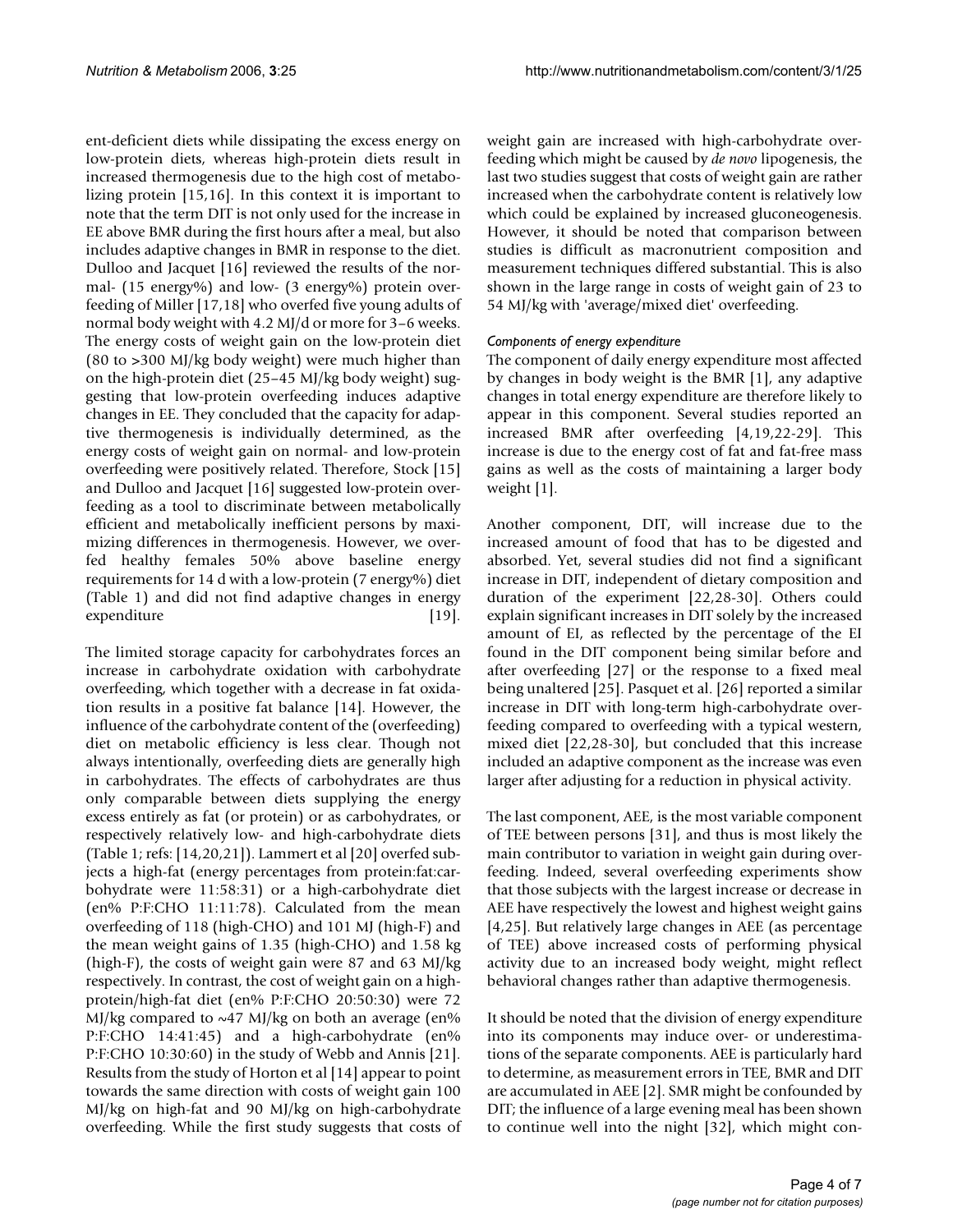found measurement of BMR in the morning as well [4,19]. In addition, there is an interaction between DIT and physical activity both at high and low levels of activity [33,34], which will not only affect DIT but will also influence determination of the energy costs of physical activity [4].

## *Energy storage*

Energy cannot get lost; energy that is not expended will be stored. As the digestibility of foods is not affected by intake level or subject [4,35], energy storage during overfeeding can be calculated as the difference between energy intake and energy expenditure.

The macronutrient composition of the diet can influence energy storage. With carbohydrate overfeeding 75 to 85% of the excess energy was stored and the remaining expended, while with fat overfeeding 90 to 95% of the excess energy was stored, but there was no difference in fat storage after 14 d between the two diets fed isoenergetically to the same subjects [14]. Lammert et al. [20] also found similar fat storage on high-carbohydrate and highfat overfeeding. Overfeeding mixed diets resulted in a large variation in energy storage. The percentage of the excess energy intake that is stored ranged between 60 to 90% [22,27,28,30,36]. This variation is at least partly due to limitations in the measurement of small  $\left($  < 1 kg) changes in body composition.

The composition of the overfeeding-induced body weight gain is fairly constant over different studies. Between 60 to 67% of the weight gain comprises an increase in fat mass (FM); the remaining part is an increase in fat-free mass (FFM) of 33 to 40% [4,20,22,30]. The high storage capacity of the adipose tissue, together with the low costs of fat gain (6.3 MJ/kg) compared to high costs of depositing protein (29.4 MJ/kg) favor the deposition of fat compared to fat-free mass.

In addition, there are other ways to store excess energy as fat. The storage of body fat from dietary fat is the most energy efficient (~0.02 MJ per MJ ingested fat), but dietary protein and carbohydrate can also be stored as fat  $(\sim 0.25)$ MJ per MJ ingested protein or carbohydrate) [10]. Though several overfeeding studies showed the presence of *de novo* lipogenesis during carbohydrate overfeeding [20,37-39], the storage of carbohydrate as fat through *de novo* lipogenesis is considered a quantitavely negligible process under normal conditions in humans.

## *Evidence or no evidence for adaptive thermogenesis during overfeeding*

Overfeeding studies that have not found evidence for adaptive thermogenesis mainly base their conclusions on the observation that there is no elevation in metabolic rate above obligatory costs, i.e. EE associated with an increased body size and tissue gain [4,14,22,30,36], an increased DIT due to the increased amount of food eaten [4,27], increased costs for the same body movements due to an increased body weight [4,27] and a body weight gain proportional to the total amount of excess energy consumed [23,24,28]. All studies show a large inter-individual variation in weight gain, but comparing metabolically efficient and inefficient subjects showed no differences in EE changes [19]. Although these overfeeding experiments fail to show adaptive changes in energy expenditure, this does not mean there is no adaptive thermogenesis. In most studies there is still a considerable proportion of excess energy intake that was not accounted for [22,30,36], which is probably due to errors in the methods and assumptions used. In addition, the study period might have been too short, while adaptive thermogenesis is involved in long-term energy balance regulation [40].

Other studies conclude that adaptive thermogenesis must be present during overfeeding, because weight gain is smaller than expected [21] and the theoretical cost of storing dietary fat is exceeded [41]. They show that thermogenesis did increase above obligatory costs [21,25,26], either in DIT [26] or in the EE associated with PA like fidgeting, sitting and standing, which is called non-exercise activity thermogenesis (NEAT) [25].

If adaptive thermogenesis is present and contributes to the etiology of obesity then it is likely that obesity-prone persons have a reduced capacity for adaptive thermogenesis compared to obesity-resistant persons. As the predisposition to obesity in humans is hard to define, if possible at all, one usually compares lean and overweight or obese subjects. Results suggest that the thermogenic response to fat is flexible in lean subjects but that subjects with familial obesity have a reduced response [29]. Although fat oxidation differs between lean and obese subjects on overfeeding [4,14], the thermogenic response of lean and obese subjects was not different [4,14,21,40], but, as overfeeding experiments are designed to result in weight gain, the number of overweight and obese subjects willing to participate is for obvious reasons often limited.

## **Conclusion**

In humans, evidence for adaptive thermogenesis as a mechanism to explain interindividual differences in weight gain on the same overfeeding regimen is still inconsistent. Though most studies did find increases in EE during overfeeding, these were mainly explained by the theoretical energy costs of weight gain and the maintenance of a larger body weight. Changes in EE above these obligatory costs are considered adaptive thermogenesis, but the magnitude is generally no more than a few percent and includes measurement errors, errors in assumptions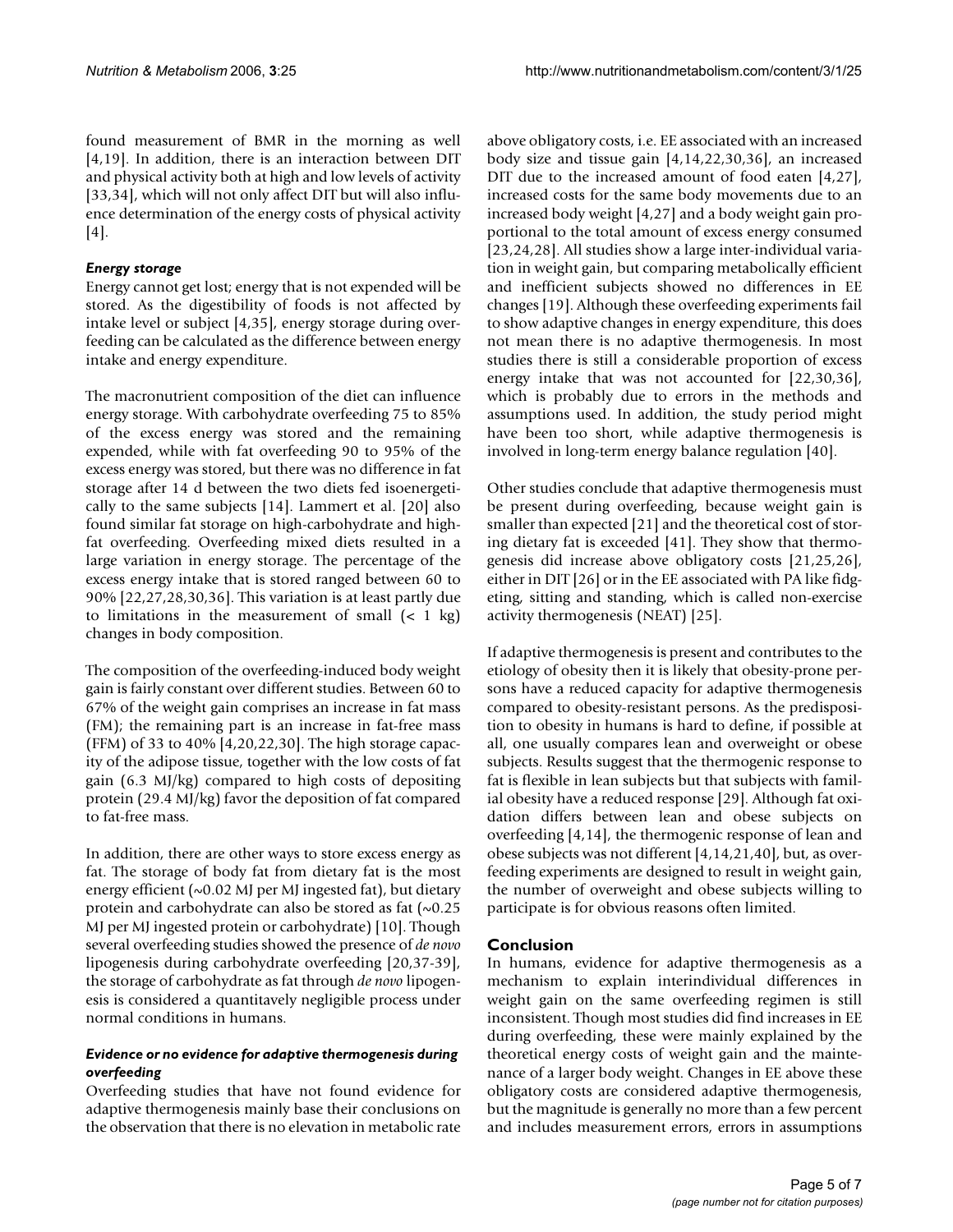made and small (day-to-day) differences in physical activity. In addition, results from different overfeeding studies are hard to pool as there are marked differences in macronutrient composition, measurement techniques and availability of data within the papers. The latter causes comparison between studies using one measure (i.e. the costs of weight gain, Table 1) to be rather crude as often assumptions regarding absolute excess energy intake had to be made. Moreover, individual variation is lost using the mean values. This makes the existence of adaptive thermogenesis hard to prove. However, there are large differences in thermogenesis and weight gain between subjects, independent of body weight. In search for evidence for adaptive thermogenesis, it would therefore be interesting to define obesity-prone and obesity-resistant persons based on their response to overfeeding and in general it seems desirable to report individual data as well as group statistics.

## **Competing interests**

The author(s) declare that they have no competing interests.

#### **Authors' contributions**

AMCPJ drafted the manuscript. KRW provided constructive, critical review of the manuscript.

#### **References**

- Leibel RL, Rosenbaum M, Hirsch J: [Changes in energy expendi](http://www.ncbi.nlm.nih.gov/entrez/query.fcgi?cmd=Retrieve&db=PubMed&dopt=Abstract&list_uids=7632212)**[ture resulting from altered body weight.](http://www.ncbi.nlm.nih.gov/entrez/query.fcgi?cmd=Retrieve&db=PubMed&dopt=Abstract&list_uids=7632212)** *N Engl J Med* 1995, **332(10):**621-628.
- 2. Ravussin E, Lillioja S, Anderson TE, Christin L, Bogardus C: **[Determi](http://www.ncbi.nlm.nih.gov/entrez/query.fcgi?cmd=Retrieve&db=PubMed&dopt=Abstract&list_uids=3782471)[nants of 24-hour energy expenditure in man. Methods and](http://www.ncbi.nlm.nih.gov/entrez/query.fcgi?cmd=Retrieve&db=PubMed&dopt=Abstract&list_uids=3782471) [results using a respiratory chamber.](http://www.ncbi.nlm.nih.gov/entrez/query.fcgi?cmd=Retrieve&db=PubMed&dopt=Abstract&list_uids=3782471)** *J Clin Invest* 1986, **78(6):**1568-1578.
- 3. Lowell BB, Spiegelman BM: **[Towards a molecular understanding](http://www.ncbi.nlm.nih.gov/entrez/query.fcgi?cmd=Retrieve&db=PubMed&dopt=Abstract&list_uids=10766252) [of adaptive thermogenesis.](http://www.ncbi.nlm.nih.gov/entrez/query.fcgi?cmd=Retrieve&db=PubMed&dopt=Abstract&list_uids=10766252)** *Nature* 2000, **404(6778):**652-660.
- Diaz EO, Prentice AM, Goldberg GR, Murgatroyd PR, Coward WA: **[Metabolic response to experimental overfeeding in lean and](http://www.ncbi.nlm.nih.gov/entrez/query.fcgi?cmd=Retrieve&db=PubMed&dopt=Abstract&list_uids=1414963) [overweight healthy volunteers.](http://www.ncbi.nlm.nih.gov/entrez/query.fcgi?cmd=Retrieve&db=PubMed&dopt=Abstract&list_uids=1414963)** *Am J Clin Nutr* 1992, **56:**641-655.
- 5. Dulloo AG, Jacquet J: **Adaptive thermogenesis is important in the aetiology of obesity: the case for.** In *Progress in Obesity Research* 9th edition. Edited by: Medeiros-Neto G, Halpern A, Bouchard C. John Libbey Eurotext Ltd.; 2003:708-712.
- 6. James WP, McNeill G, Ralph A: **[Metabolism and nutritional adap](http://www.ncbi.nlm.nih.gov/entrez/query.fcgi?cmd=Retrieve&db=PubMed&dopt=Abstract&list_uids=2305713)[tation to altered intakes of energy substrates.](http://www.ncbi.nlm.nih.gov/entrez/query.fcgi?cmd=Retrieve&db=PubMed&dopt=Abstract&list_uids=2305713)** *Am J Clin Nutr* 1990, **51(2):**264-269.
- 7. Dulloo AG: **Thermogenesis is important in the aetiology of obesity: "the case for" (Abstract).** *Int J Obes Relat Metab Disord* 2002, **26:**S6.
- 8. Flatt JP: **Adaptive changes in thermogenesis are not important in the aetiology of obesity (Abstract).** *Int J Obes Relat Metab Disord* 2002, **26:**S6.
- 9. Westerterp KR, Plasqui G: **[Physical activity and human energy](http://www.ncbi.nlm.nih.gov/entrez/query.fcgi?cmd=Retrieve&db=PubMed&dopt=Abstract&list_uids=15534427) [expenditure.](http://www.ncbi.nlm.nih.gov/entrez/query.fcgi?cmd=Retrieve&db=PubMed&dopt=Abstract&list_uids=15534427)** *Curr Opin Clin Nutr Metab Care* 2004, **7(6):**607-613.
- 10. Stubbs J, Raben A, Westerterp-Plantenga MS: **Macronutrient metabolism and appetite.** In *Regulation of food intake and energy expenditure* Edited by: Westerterp-Plantenga MS, Steffens AB, Tremblay A. Milan , Edra; 1999:59-84.
- 11. Westerterp KR, Wilson SAJ, Rolland V: **Diet induced thermogenesis measured over 24h in a respiration chamber: effect of diet composition.** *Int J Obes* 1999, **23:**287-292.
- 12. Raben A, Agerholm-Larsen L, Flint A, Holst JJ, Astrup A: **[Meals with](http://www.ncbi.nlm.nih.gov/entrez/query.fcgi?cmd=Retrieve&db=PubMed&dopt=Abstract&list_uids=12499328) similar energy densities but rich in protein, fat, carbohy[drate, or alcohol have different effects on energy expendi-](http://www.ncbi.nlm.nih.gov/entrez/query.fcgi?cmd=Retrieve&db=PubMed&dopt=Abstract&list_uids=12499328)**

**[ture and substrate metabolism but not on appetite and](http://www.ncbi.nlm.nih.gov/entrez/query.fcgi?cmd=Retrieve&db=PubMed&dopt=Abstract&list_uids=12499328) [energy intake.](http://www.ncbi.nlm.nih.gov/entrez/query.fcgi?cmd=Retrieve&db=PubMed&dopt=Abstract&list_uids=12499328)** *Am J Clin Nutr* 2003, **77(1):**91-100.

- 13. Suter PM, Jequier E, Schutz Y: **[Effect of ethanol on energy](http://www.ncbi.nlm.nih.gov/entrez/query.fcgi?cmd=Retrieve&db=PubMed&dopt=Abstract&list_uids=8184963) [expenditure.](http://www.ncbi.nlm.nih.gov/entrez/query.fcgi?cmd=Retrieve&db=PubMed&dopt=Abstract&list_uids=8184963)** *Am J Physiol* 1994, **266(4 Pt 2):**R1204-12.
- 14. Horton TJ, Drougas H, Brachey A, Reed GW, Peters JC, Hill JO: **[Fat](http://www.ncbi.nlm.nih.gov/entrez/query.fcgi?cmd=Retrieve&db=PubMed&dopt=Abstract&list_uids=7598063) [and carbohydrate overfeeding in humans: different effects](http://www.ncbi.nlm.nih.gov/entrez/query.fcgi?cmd=Retrieve&db=PubMed&dopt=Abstract&list_uids=7598063) [on energy storage.](http://www.ncbi.nlm.nih.gov/entrez/query.fcgi?cmd=Retrieve&db=PubMed&dopt=Abstract&list_uids=7598063)** *Am J Clin Nutr* 1995, **62(1):**19-29.
- 15. Stock MJ: **Gluttony and thermogenesis revisited.** *Int J Obes* 1999, **23:**1105-1117.
- 16. Dulloo AG, Jacquet J: **Low-protein overfeeding: a tool to unmask susceptibility to obesity in humans.** *Int J Obes* 1999, **23:**1118-1121.
- 17. Miller DS, Mumford P: **[Gluttony. 1. An experimental study of](http://www.ncbi.nlm.nih.gov/entrez/query.fcgi?cmd=Retrieve&db=PubMed&dopt=Abstract&list_uids=6057588) [overeating low- or high-protein diets.](http://www.ncbi.nlm.nih.gov/entrez/query.fcgi?cmd=Retrieve&db=PubMed&dopt=Abstract&list_uids=6057588)** *Am J Clin Nutr* 1967, **20(11):**1212-1222.
- 18. Miller DS, Mumford P, Stock MJ: **[Gluttony. 2. Thermogenesis in](http://www.ncbi.nlm.nih.gov/entrez/query.fcgi?cmd=Retrieve&db=PubMed&dopt=Abstract&list_uids=6057589) [overeating man.](http://www.ncbi.nlm.nih.gov/entrez/query.fcgi?cmd=Retrieve&db=PubMed&dopt=Abstract&list_uids=6057589)** *Am J Clin Nutr* 1967, **20(11):**1223-1229.
- 19. Joosen AMCP, Bakker AHF, Westerterp KR: **[Metabolic efficiency](http://www.ncbi.nlm.nih.gov/entrez/query.fcgi?cmd=Retrieve&db=PubMed&dopt=Abstract&list_uids=16039676) [and energy expenditure during short-term overfeeding.](http://www.ncbi.nlm.nih.gov/entrez/query.fcgi?cmd=Retrieve&db=PubMed&dopt=Abstract&list_uids=16039676)** *Physiol Behav* 2005, **85:**593-597.
- 20. Lammert O, Grunnet N, Faber P, Schroll Bjørnsbo K, Dich J, Olesen Larsen L, Neese RA, Hellerstein MK, Quistorff B: **[Effects of isoen](http://www.ncbi.nlm.nih.gov/entrez/query.fcgi?cmd=Retrieve&db=PubMed&dopt=Abstract&list_uids=11029975)[ergetic overfeeding of either carbohydrate or fat in young](http://www.ncbi.nlm.nih.gov/entrez/query.fcgi?cmd=Retrieve&db=PubMed&dopt=Abstract&list_uids=11029975) [men.](http://www.ncbi.nlm.nih.gov/entrez/query.fcgi?cmd=Retrieve&db=PubMed&dopt=Abstract&list_uids=11029975)** *Brit J Nutr* 2000, **84:**233-245.
- 21. Webb P, Annis JF: **[Adaptation to overeating in lean and over](http://www.ncbi.nlm.nih.gov/entrez/query.fcgi?cmd=Retrieve&db=PubMed&dopt=Abstract&list_uids=6575005)**[weight men and women.](http://www.ncbi.nlm.nih.gov/entrez/query.fcgi?cmd=Retrieve&db=PubMed&dopt=Abstract&list_uids=6575005) **37(2):**117-131.
- 22. Tremblay A, Despres JP, Theriault G, Fournier G, Bouchard C: **[Over](http://www.ncbi.nlm.nih.gov/entrez/query.fcgi?cmd=Retrieve&db=PubMed&dopt=Abstract&list_uids=1415004)[feeding and energy expenditure in humans.](http://www.ncbi.nlm.nih.gov/entrez/query.fcgi?cmd=Retrieve&db=PubMed&dopt=Abstract&list_uids=1415004)** *Am J Clin Nutr* 1992, **56:**857-862.
- 23. Forbes GB, Brown MR, Welle SL, Lipinski BA: **[Deliberate over](http://www.ncbi.nlm.nih.gov/entrez/query.fcgi?cmd=Retrieve&db=PubMed&dopt=Abstract&list_uids=3479191)[feeding in women and men: energy cost and composition of](http://www.ncbi.nlm.nih.gov/entrez/query.fcgi?cmd=Retrieve&db=PubMed&dopt=Abstract&list_uids=3479191) [the weight gain.](http://www.ncbi.nlm.nih.gov/entrez/query.fcgi?cmd=Retrieve&db=PubMed&dopt=Abstract&list_uids=3479191)** *Brit J Nutr* 1986, **56:**1-9.
- 24. Jebb SA, Prentice AM, Goldberg GR, Murgatroyd PR, Black AE, Coward WA: **[Changes in macronutrient balance during over- and](http://www.ncbi.nlm.nih.gov/entrez/query.fcgi?cmd=Retrieve&db=PubMed&dopt=Abstract&list_uids=8780332) [underfeeding assessed by 12-d continuous whole-body calor](http://www.ncbi.nlm.nih.gov/entrez/query.fcgi?cmd=Retrieve&db=PubMed&dopt=Abstract&list_uids=8780332)[imetry.](http://www.ncbi.nlm.nih.gov/entrez/query.fcgi?cmd=Retrieve&db=PubMed&dopt=Abstract&list_uids=8780332)** *Am J Clin Nutr* 1996, **64(3):**259-266.
- 25. Levine JA, Eberhardt NL, Jensen MD: **[Role of nonexercise activity](http://www.ncbi.nlm.nih.gov/entrez/query.fcgi?cmd=Retrieve&db=PubMed&dopt=Abstract&list_uids=9880251) [thermogenesis in resistence to fat gain in humans.](http://www.ncbi.nlm.nih.gov/entrez/query.fcgi?cmd=Retrieve&db=PubMed&dopt=Abstract&list_uids=9880251)** *Science* 1999, **283:**212-214.
- 26. Pasquet P, Brigant L, Froment A, Koppert GA, Bard D, de Garine I, Apfelbaum M: **[Massive overfeeding and energy balance in men:](http://www.ncbi.nlm.nih.gov/entrez/query.fcgi?cmd=Retrieve&db=PubMed&dopt=Abstract&list_uids=1503058) [the Guru Walla model.](http://www.ncbi.nlm.nih.gov/entrez/query.fcgi?cmd=Retrieve&db=PubMed&dopt=Abstract&list_uids=1503058)** *Am J Clin Nutr* 1992, **56(3):**483-490.
- 27. Ravussin E, Schutz Y, Acheson KJ, Dusmet M, Bourquin L, Jequier E: **[Short-term, mixed-diet overfeeding in man: no evidence for](http://www.ncbi.nlm.nih.gov/entrez/query.fcgi?cmd=Retrieve&db=PubMed&dopt=Abstract&list_uids=4061637) ["luxuskonsumption".](http://www.ncbi.nlm.nih.gov/entrez/query.fcgi?cmd=Retrieve&db=PubMed&dopt=Abstract&list_uids=4061637)** *Am J Physiol* 1985, **249(5 Pt 1):**E470-7.
- 28. Roberts SB, Young VR, Fuss P, Fiatarone MA, Richard B, Rasmussen H, Wagner D, Joseph L, Holehouse E, Evans WJ: **[Energy expendi](http://www.ncbi.nlm.nih.gov/entrez/query.fcgi?cmd=Retrieve&db=PubMed&dopt=Abstract&list_uids=2396704)[ture and subsequent nutrient intakes in overfed young men.](http://www.ncbi.nlm.nih.gov/entrez/query.fcgi?cmd=Retrieve&db=PubMed&dopt=Abstract&list_uids=2396704)** *Am J Physiol* 1990, **259(3 Pt 2):**R461-9.
- 29. Zed C, James WP: **[Dietary thermogenesis in obesity: fat feed](http://www.ncbi.nlm.nih.gov/entrez/query.fcgi?cmd=Retrieve&db=PubMed&dopt=Abstract&list_uids=3781723)[ing at different energy intakes.](http://www.ncbi.nlm.nih.gov/entrez/query.fcgi?cmd=Retrieve&db=PubMed&dopt=Abstract&list_uids=3781723)** *Int J Obes* 1986, **10(5):**375-390.
- 30. Bouchard C, Tremblay A, Despres JP, Nadeau A, Lupien PJ, Theriault G, Dussault J, Moorjani S, Pinault S, Fournier G: **[The response to](http://www.ncbi.nlm.nih.gov/entrez/query.fcgi?cmd=Retrieve&db=PubMed&dopt=Abstract&list_uids=2336074) [long-term overfeeding in identical twins.](http://www.ncbi.nlm.nih.gov/entrez/query.fcgi?cmd=Retrieve&db=PubMed&dopt=Abstract&list_uids=2336074)** *N Engl J Med* 1990, **322(21):**1477-1482.
- 31. Black AE, Coward WA, Cole TJ, Prentice AM: **[Human energy](http://www.ncbi.nlm.nih.gov/entrez/query.fcgi?cmd=Retrieve&db=PubMed&dopt=Abstract&list_uids=8641250) [expenditure in affluent societies: an analysis of 574 doubly](http://www.ncbi.nlm.nih.gov/entrez/query.fcgi?cmd=Retrieve&db=PubMed&dopt=Abstract&list_uids=8641250)[labelled water measurements.](http://www.ncbi.nlm.nih.gov/entrez/query.fcgi?cmd=Retrieve&db=PubMed&dopt=Abstract&list_uids=8641250)** *Eur J Clin Nutr* 1996, **50(2):**72-92.
- 32. Goldberg GR, Prentice AM, Davies HL, Murgatroyd PR: **[Overnight](http://www.ncbi.nlm.nih.gov/entrez/query.fcgi?cmd=Retrieve&db=PubMed&dopt=Abstract&list_uids=3378547) [and basal metabolic rates in men and women.](http://www.ncbi.nlm.nih.gov/entrez/query.fcgi?cmd=Retrieve&db=PubMed&dopt=Abstract&list_uids=3378547)** *Eur J Clin Nutr* 1988, **42(2):**137-144.
- 33. Tremblay A, Nadeau A, Fournier G, Bouchard C: **[Effect of a three](http://www.ncbi.nlm.nih.gov/entrez/query.fcgi?cmd=Retrieve&db=PubMed&dopt=Abstract&list_uids=3290133)[day interruption of exercise-training on resting metabolic](http://www.ncbi.nlm.nih.gov/entrez/query.fcgi?cmd=Retrieve&db=PubMed&dopt=Abstract&list_uids=3290133) rate and glucose-induced thermogenesis in training individu[als.](http://www.ncbi.nlm.nih.gov/entrez/query.fcgi?cmd=Retrieve&db=PubMed&dopt=Abstract&list_uids=3290133)** *Int J Obes* 1988, **12(2):**163-168.
- 34. Tataranni PA, Larson DE, Snitker S, Ravussin E: **[Thermic effect of](http://www.ncbi.nlm.nih.gov/entrez/query.fcgi?cmd=Retrieve&db=PubMed&dopt=Abstract&list_uids=7733021) [food in humans: methods and results from use of a respira](http://www.ncbi.nlm.nih.gov/entrez/query.fcgi?cmd=Retrieve&db=PubMed&dopt=Abstract&list_uids=7733021)[tory chamber.](http://www.ncbi.nlm.nih.gov/entrez/query.fcgi?cmd=Retrieve&db=PubMed&dopt=Abstract&list_uids=7733021)** *Am J Clin Nutr* 1995, **61(5):**1013-1019.
- 35. Van Es AJ, Vogt JE, Niessen C, Veth J, Rodenburg L, Teeuwse V, Dhuyvetter J, Deurenberg P, Hautvast JG, Van der Beek E: **[Human](http://www.ncbi.nlm.nih.gov/entrez/query.fcgi?cmd=Retrieve&db=PubMed&dopt=Abstract&list_uids=6498141) [energy metabolism below, near and above energy equilib](http://www.ncbi.nlm.nih.gov/entrez/query.fcgi?cmd=Retrieve&db=PubMed&dopt=Abstract&list_uids=6498141)[rium.](http://www.ncbi.nlm.nih.gov/entrez/query.fcgi?cmd=Retrieve&db=PubMed&dopt=Abstract&list_uids=6498141)** *Br J Nutr* 1984, **52(3):**429-442.
- 36. Norgan NG, Durnin JV: **[The effect of 6 weeks of overfeeding on](http://www.ncbi.nlm.nih.gov/entrez/query.fcgi?cmd=Retrieve&db=PubMed&dopt=Abstract&list_uids=7369169) [the body weight, body composition, and energy metabolism](http://www.ncbi.nlm.nih.gov/entrez/query.fcgi?cmd=Retrieve&db=PubMed&dopt=Abstract&list_uids=7369169) [of young men.](http://www.ncbi.nlm.nih.gov/entrez/query.fcgi?cmd=Retrieve&db=PubMed&dopt=Abstract&list_uids=7369169)** *Am J Clin Nutr* 1980, **33(5):**978-988.